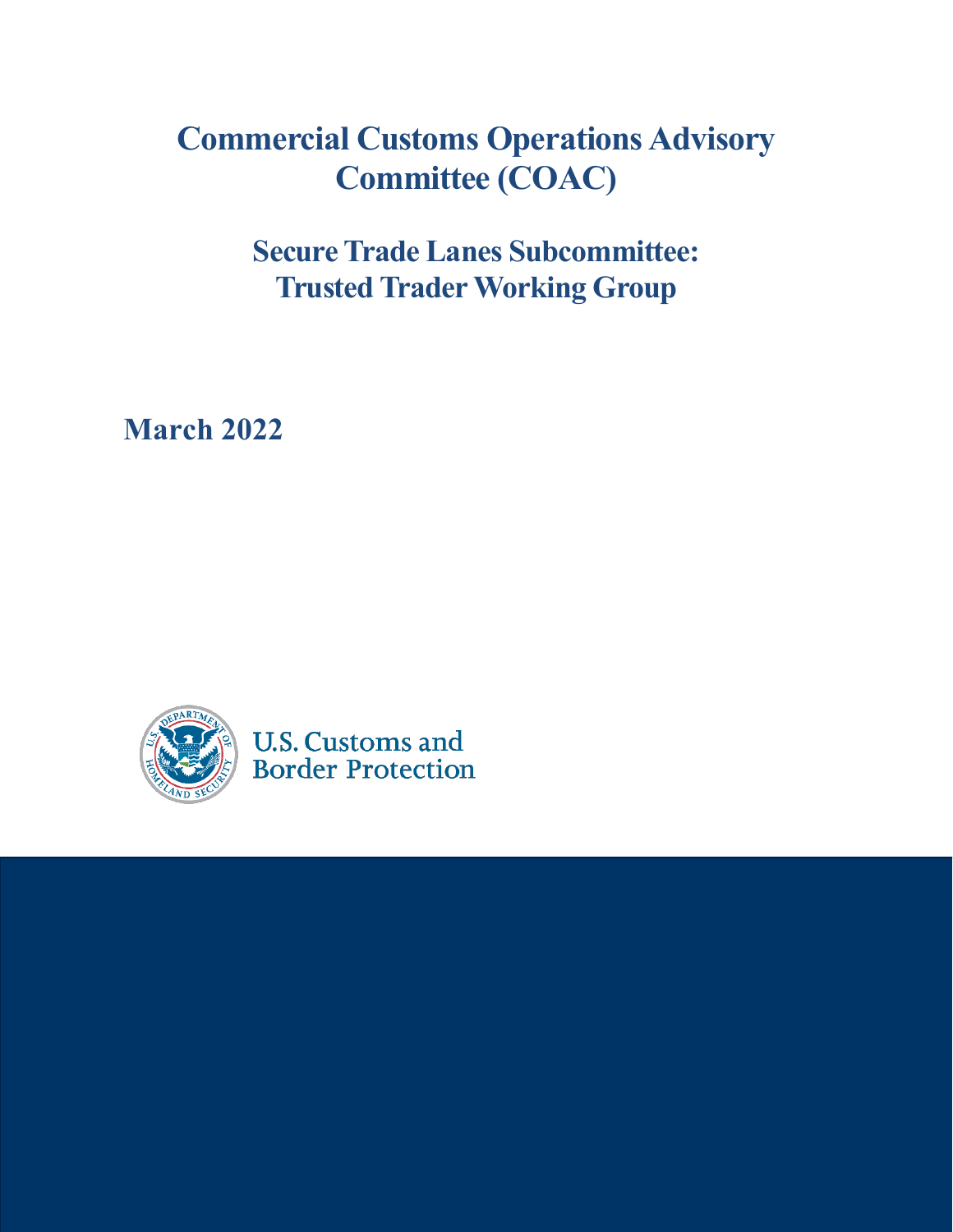## Office of Field Operations/Cargo and Conveyance Security CTPAT Trade Compliance Trusted Trader Working Group March 2022

## **Action Required:**

The latest Statement of Work (SOW) for the Trusted Trader Working Group focuses on providing strategic recommendations on the ongoing development of an enhanced Trusted Trader program in line with the Trusted Trader Strategy Framework, in particular the implementation of the Forced Labor program requirements and benefits.

This COAC session focuses on six strategic objectives:

- Provide input regarding the implementation of Forced Labor requirements into the CTPAT Trade Compliance program.
- Propose methods to receive and process industry recommended Trade Compliance benefits for consideration; including the ability to evaluate, prioritize, and vet recommended benefits within the Trusted Trader Framework.
- Propose methods for the communication of benefit status to include new benefits, benefits under consideration, and effectiveness of benefits.
- Develop metrics that evaluate and mutually quantify benefit effectiveness for industry and government
- Develop a proposed strategic inter-agency partnership engagement approach to Trusted Traders.
- Further development of the CTPAT Trade Compliance program.

The COAC met for the first time this session on February  $10<sup>th</sup>$ , 2022. In this meeting, CTPAT leadership provided an overview of what will assist the CTPAT program with evolving the Forced Labor requirements from discussions to program implementation. CTPAT Leadership informed the committee that the Forced Labor requirements in the "Minimum Security Criteria" will be changing from a recommendation to a program requirement in January of 2023 and it is imperative of the group to finalize the requirements for CTPAT Trade Compliance in this session.

Although there is also a COAC Forced Labor Working Group under the Intelligent Enforcement Subcommittee, the COAC Secure Trade Lanes Subcommittee's Trusted Trade Working Group is working only on the aspects of forced labor that impact the CTPAT Trade Compliance Program. CBP anticipates implementing new forced labor requirements in FY 2022. However, CTPAT communicates with CBP leadership from the Forced Labor Working Group.